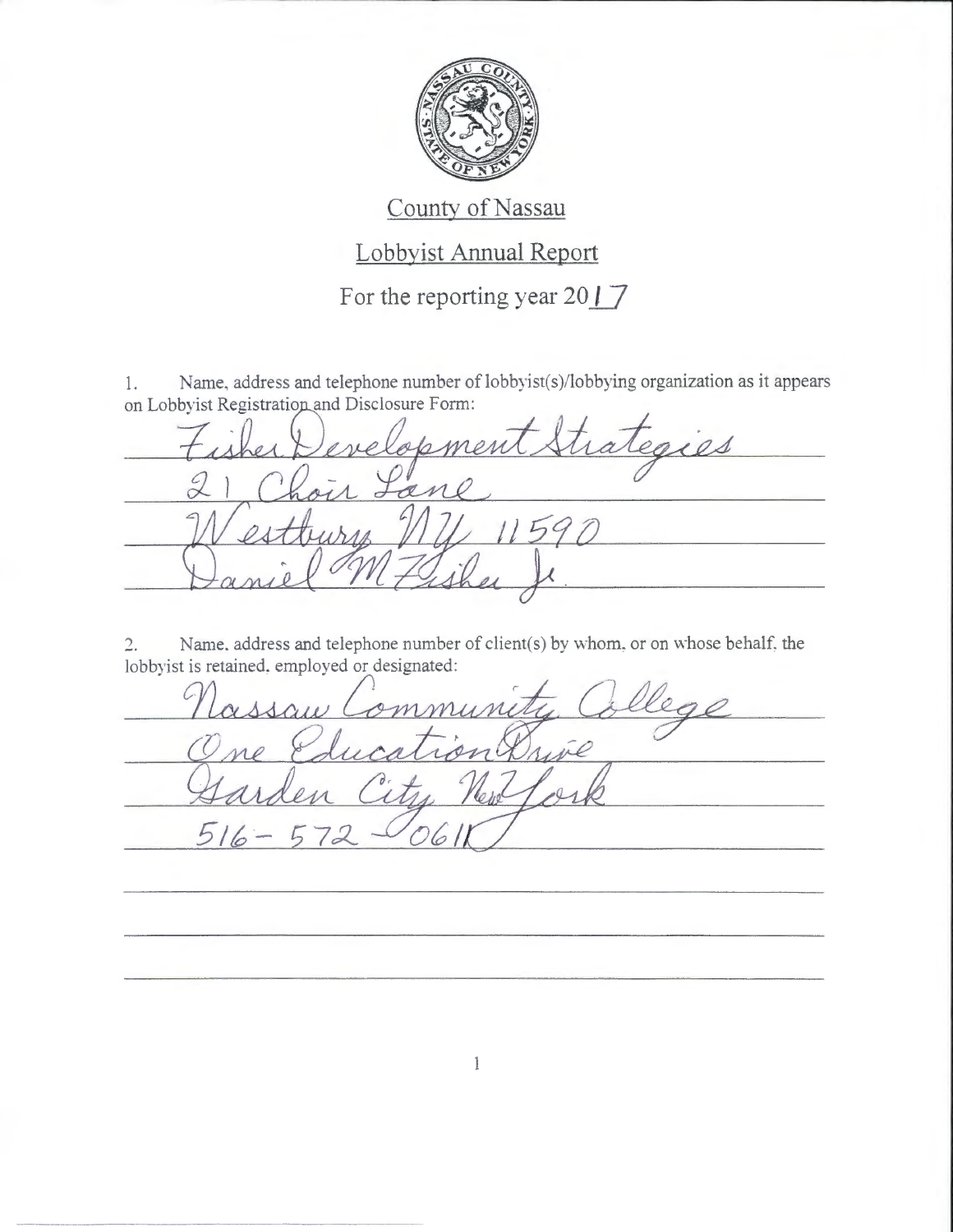3. A description of the subject or subjects on which each lobbyist retained, employed or designated by such client has lobbied:

ect  $\overline{M}$ 4. Names of the persons and agencies before which such lobbyist has lobbied:

5. List below amounts for any compensation paid or owed to the lobbyist during the prior year for the purposes of lobbying. Such amounts shall be detailed as to amount, to whom paid and for what purpose.

| Amount | Details |  |
|--------|---------|--|
|        |         |  |
|        |         |  |
|        |         |  |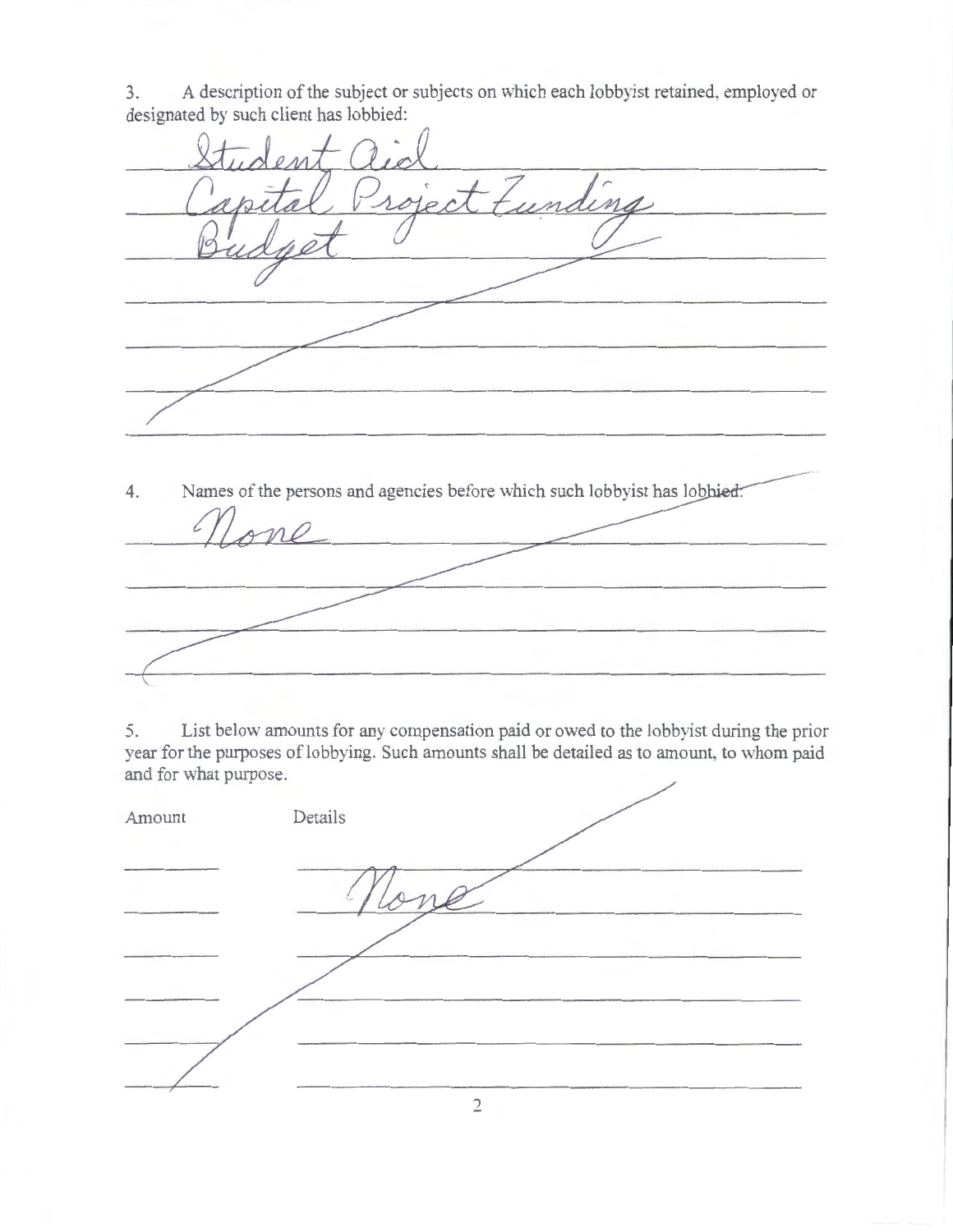6. List below the cumulative total amounts earned for lobbying throughout the year: None

7. List below the expenses incurred or expensed by lobbyist for the purpose of lobbying:

| Amount | Details      |
|--------|--------------|
|        |              |
|        |              |
|        |              |
|        |              |
|        |              |
|        |              |
|        | $\ell$<br>ne |
|        |              |
|        |              |
|        |              |
|        |              |
|        |              |
|        |              |